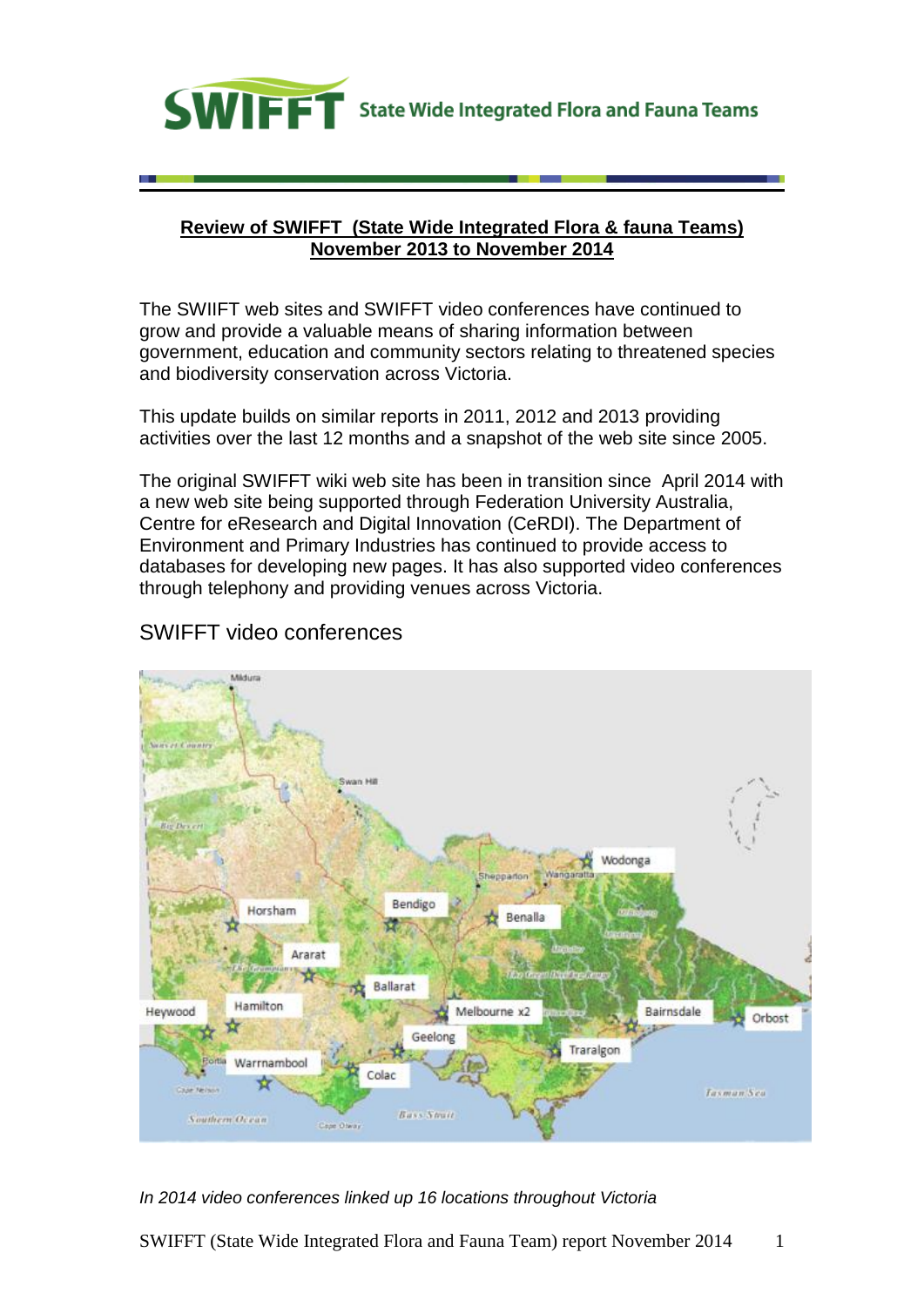**Video conference outcomes and sphere of influence** (Oct. 2013 - Oct. 2014)

| Video conference topic                      | <b>Attended</b> |
|---------------------------------------------|-----------------|
| Raptors                                     | 95              |
| Marine wildlife                             | 52              |
| Wildlife on farms                           | 97              |
| Wetlands                                    | 69              |
| <b>Total participants in last 12 months</b> | 313             |

### **Engagement categories for attendance at video conferences in the last 12 months.**



A total of 58 different organisations/groups were involved throughout the year.

Tertiary Institutions x 4 Bendigo TAFE Deakin University Federation University Australia Gordon TAFE - Geelong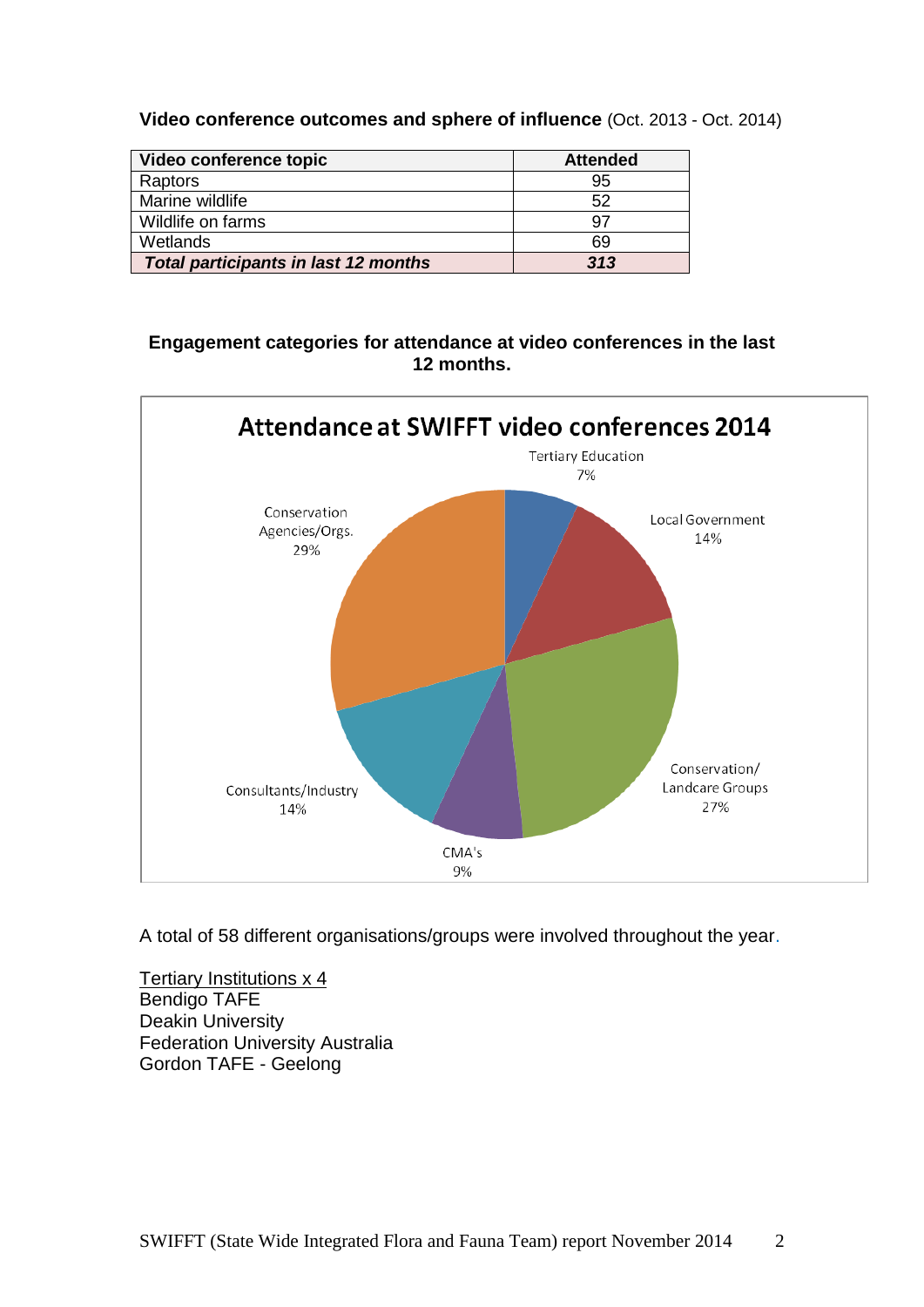Local Government x 8 Baw Baw Shire City of Greater Geelong Colac Otway Shire Hume City Moorabool Shire Nillumbik Shire Latrobe City Wyndham City Council

.

Conservation groups x 16 ANGAIR (Anglesea & Aireys Inlet Environment Network) Ballarat Birdlife Ballarat Environment Network Ballarat Field Naturalists Club Basalt to Bay Landcare Bellarine Landcare Friends of Eastern Otways Garibaldi Landcare Geelong Environment Council Geelong Field Naturalists Club Hamilton Field Naturalists Club Land for Wildlife Orbost Landcare Portland Field Naturalists Club Torquay Landcare Upper Mt Emu Ck. Landcare

### Catchment Management Authorities x 5

North East CMA North Central CMA West Gippsland CMA Glenelg Hopkins CMA Corangamite CMA

#### Consultants / Industry x 8

,

Australian Forest Growers Bret Lane and Associates Deliberate Impact, consulting Ecology Australia Ecology & Heritage Partners Environmental Justice Office Australia Rakali Consulting Treehome Nursery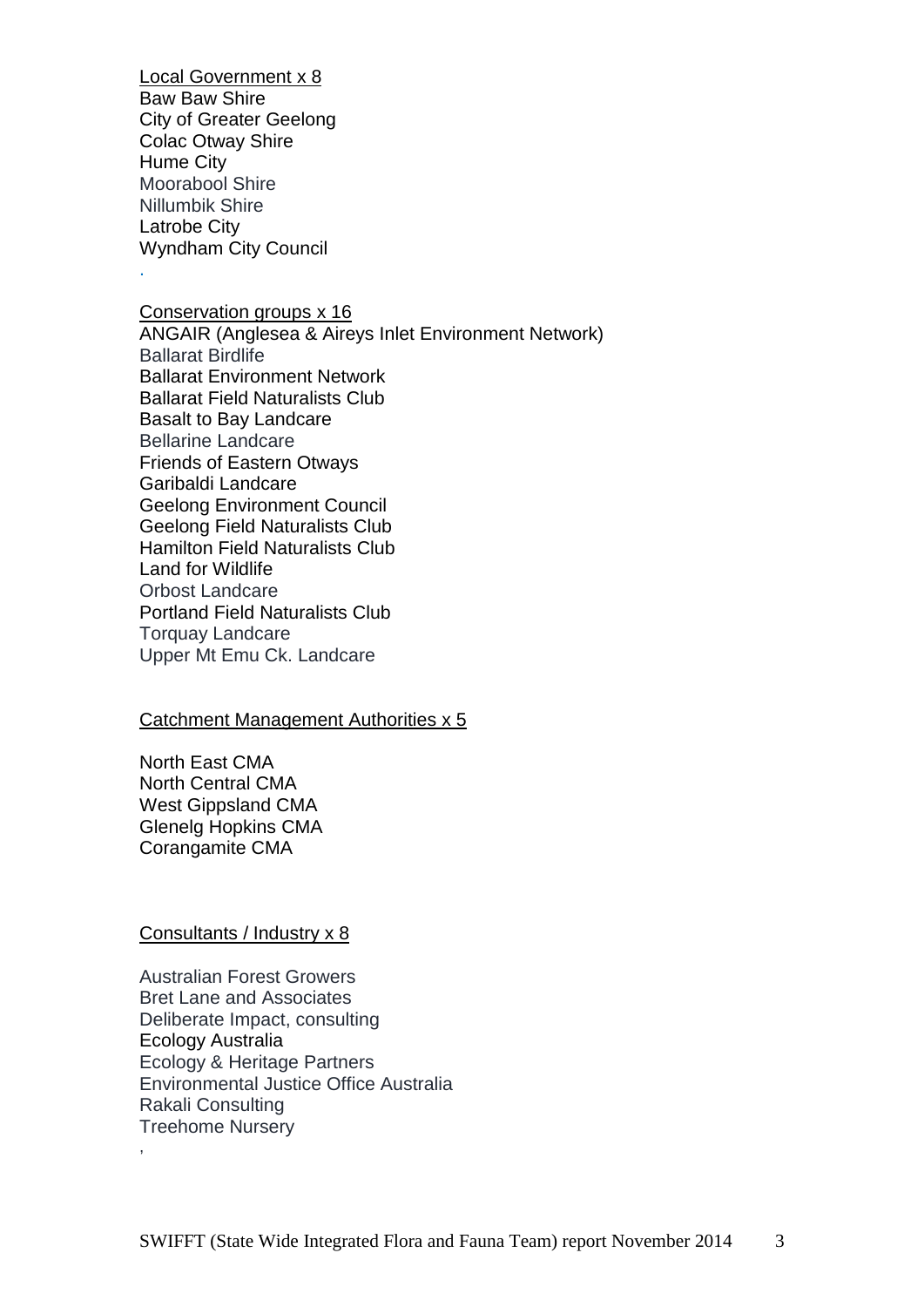### Conservation agencies and organisations x 17

Ballarat Renewable Energy And Zero Emissions, Barwon Coast Committee Bellarine Bayside Committee of Management Birdlife Australia Blue Whale Study Org. Central Highlands Water Connecting Country DEPI, Arthur Rylah Institute DEPI, Nicholson Street, Melb. Game Management Authority Nature Glenelg Trust Parklands Albury/Wodonga Parks Victoria Trust for Nature Wathaurong Aboriginal Co-op Western Coastal Board Windamarra Land Management Team.

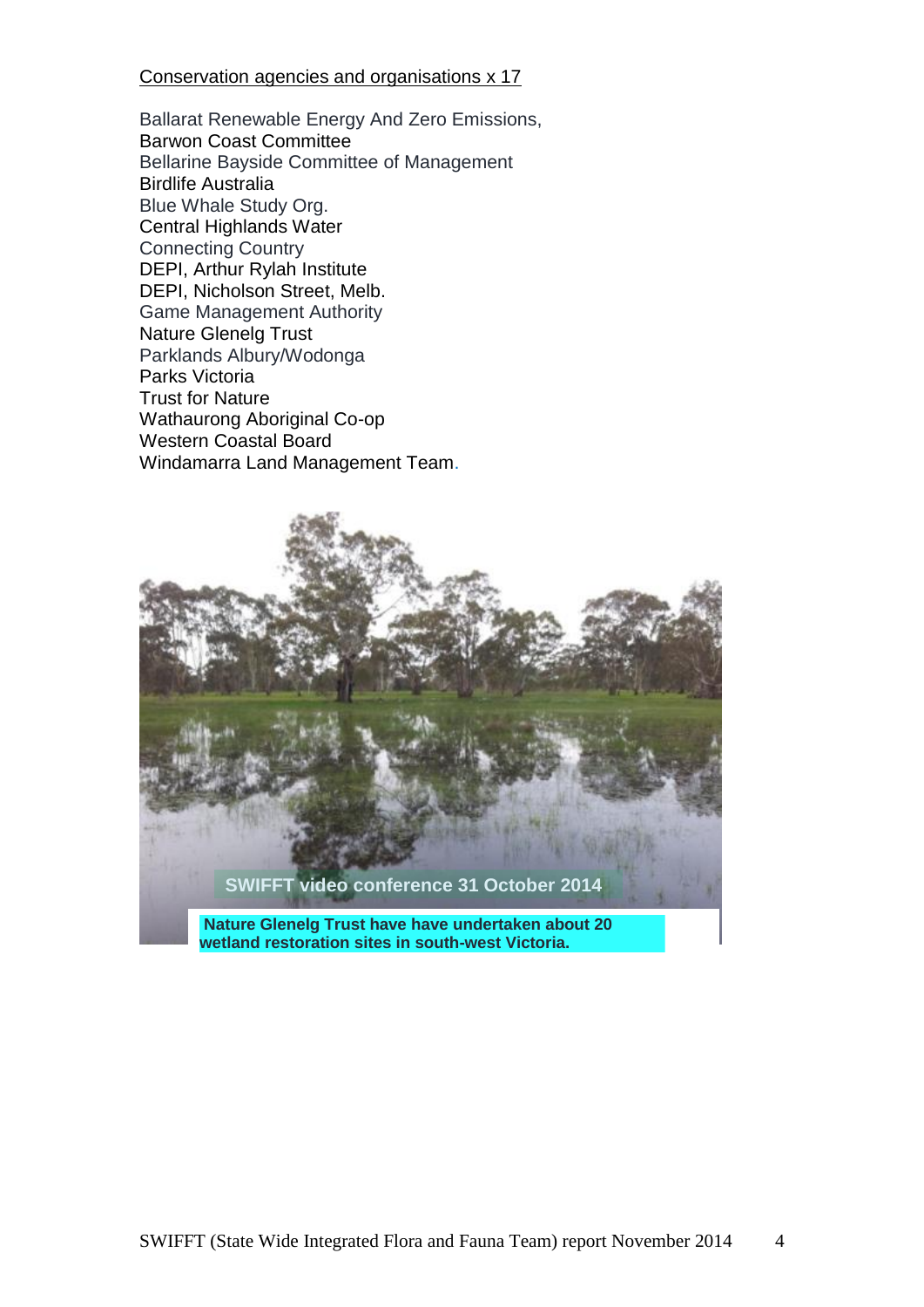

## **SWIFFT e-mail contact list for video conferences**

## **Composition of non DEPI SWIFFT contacts (based on e-mail list)**

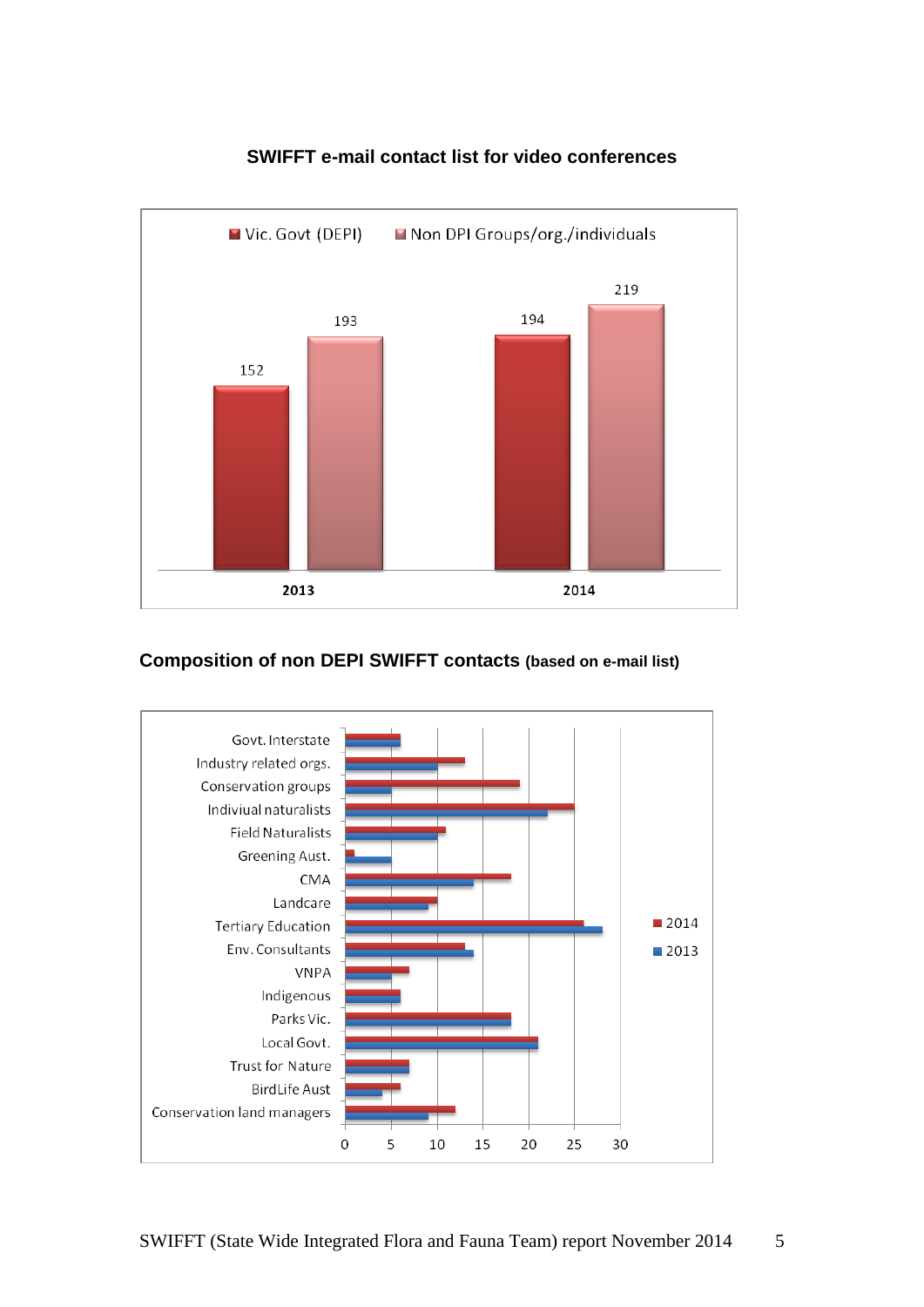# **The SWIFFT web site**

The addition of content to the new SWIFFT web site commenced in April 2014. The new SWIFFT site is supported by the Centre for eResearch and Digital Innovation (CeRDI) - Content Builder.

The old wiki site is still on-line but many pages now have links to the new site.

A total of 122 pages were added to the new site between April to November 2014, of these 13 were new species specific pages.

|                               | Old wiki | <b>New Site</b> |
|-------------------------------|----------|-----------------|
| <b>Total pages</b>            | 316      | 122             |
|                               |          |                 |
| <b>Species specific pages</b> |          |                 |
| Flora                         | 35       | $\overline{2}$  |
| <b>Birds</b>                  | 30       | 5               |
| <b>Mammals</b>                | 20       | 5               |
| Fish                          | 6        |                 |
| Reptiles & Amphibians         | 12       |                 |
| Invertebrates                 | 12       |                 |
| <b>Total species specific</b> | 115      |                 |

It is planned that species pages on the wiki will be updated and reformatted to the new site as time and resources permit.

#### **SWIFFT sites usage 2014**

**Overall visits to SWIFFT wiki front page 76,942** *up 18,443 for the year* (24% increase in front page visits and an increase of 6% compared with last year's increase).

**Overall cumulative visits to the top 68 wiki pages 923,348 up 256,508 for the year** (28% increase in visits).

*The top 68 pages are pages which have accumulated more than 5000 visits. The higher number of overall visits to the most popular 68 pages compared to the front page indicates a lot of people are going to species pages from web searches.*

#### **Overall visits to the new SWIFFT site April - Nov. 2014 = 9,488**

*As the new site becomes established it is expected that visits to the old wiki will decline, particularly as species pages are added to the new site.*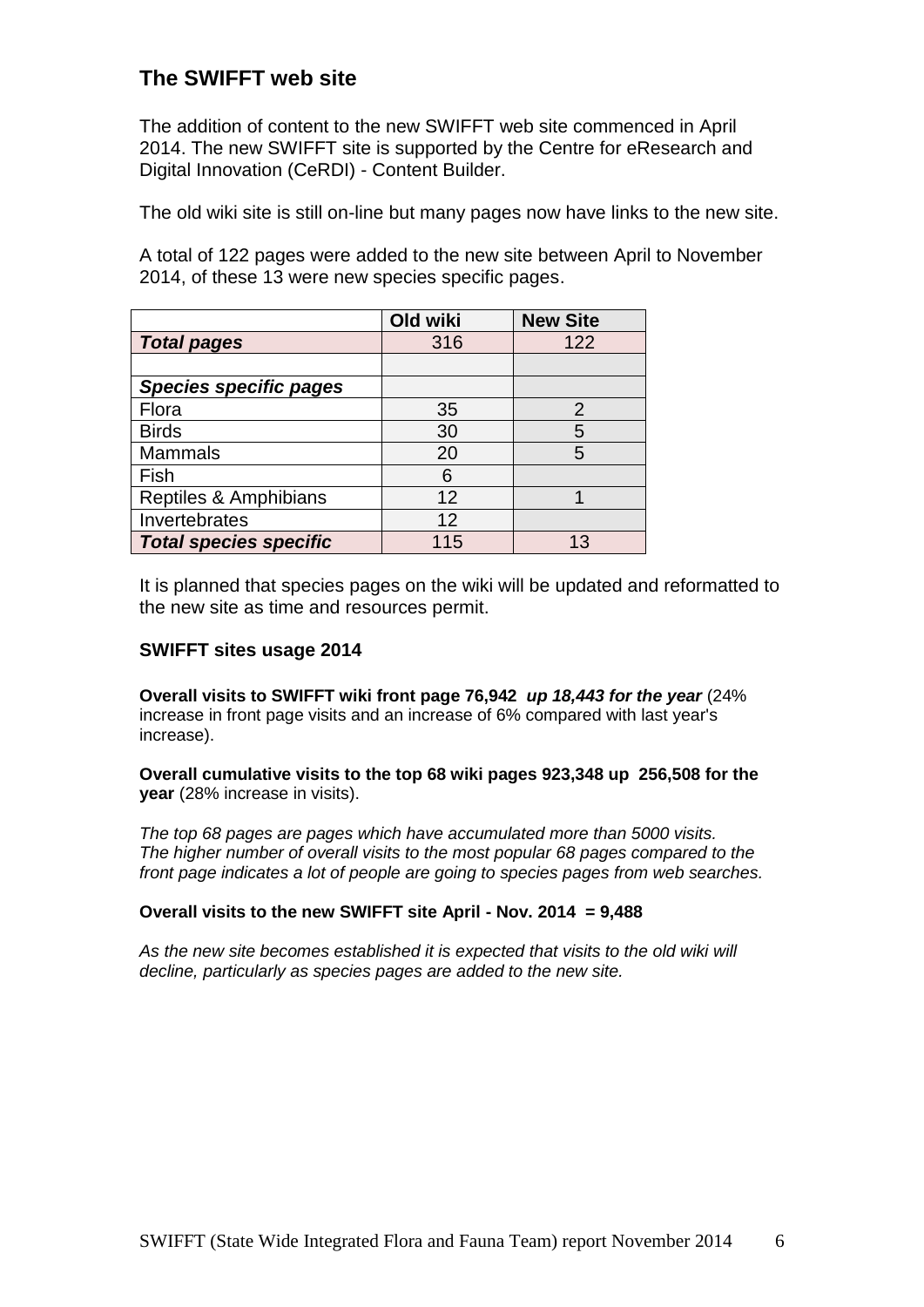**Popular SWIFFT wiki pages** (pages with over 5000 visits) as at 26/11/2014 *(inc. visits in 2011-12, 2012-13 and 2013-14*) \* Pages which have been added to the new SWIFFT site.

| <b>Species /Pages</b>         | <b>Accumulated</b> | $2011 - 12$ | 2012-13  | 2013-14  |
|-------------------------------|--------------------|-------------|----------|----------|
|                               | Page visits        | visits      | visits   | visits   |
| Current Projects page *       | 47160              | $+6132$     | $+12404$ | +9382    |
| <b>Bush Stone-curlew*</b>     | 46039              | $+9124$     | $+7440$  | $+5256$  |
| SWIFFT meetings page *        | 41417              | $+5229$     | +7693    | +22267   |
| <b>Brolga</b>                 | 35234              | +5456       | $+10360$ | +4050    |
| Brush-tailed Phascogale *     | 34766              | $+6465$     | +9836    | $+5165$  |
| <b>Hooded Plover</b>          | 30667              | +5766       | +4940    | +3757    |
| Orange Bellied Parrot *       | 29347              | $+5450$     | $+7508$  | $+7277$  |
| Red-tailed Black-Cockatoo     | 28784              | +4067       | +8083    | $+5955$  |
| Surveys page *                | 27459              | $+6309$     | $+7315$  | +4294    |
| Powerful Owl                  | 27060              | +6489       | +4474    | +3707    |
| Eastern Barred Bandicoot *    | 26311              | +3929       | $+7248$  | $+3536$  |
| <b>Barking Owl</b>            | 24095              | +4783       | +4828    | +3608    |
| Common Bent-wing Bat          | 22094              | $+4295$     | $+6289$  | +3673    |
| <b>Striped Legless Lizard</b> | 20540              | $+4326$     | $+5593$  | $+3401$  |
| <b>Diamond Firetail</b>       | 18414              | $+5414$     | $+4120$  | $+2218$  |
| <b>Growling Grass Frog</b>    | 16719              | $+3726$     | $+5202$  | $+3419$  |
| Brush-tailed Rock-Wallaby *   | 14710              | $+2499$     | +5898    | $+2334$  |
| <b>Blue-billed Duck</b>       | 13264              | $+3020$     | +4637    | +1867    |
| <b>King Quail</b>             | 13539              | $+2642$     | $+3462$  | $+2574$  |
| Threat Sp A-Z SW page *       | 13392              | $+1104$     | +3898    | +4876    |
| Masked Owl                    | 12870              | +2893       | $+2691$  | $+2176$  |
| Reports and findings page *   | 12506              |             | $+3276$  | $+5270$  |
| <b>Common Dunnart</b>         | 11869              | $+2091$     | $+3417$  | $+1953$  |
| <b>Blue Whale</b>             | 11726              | $+1717$     | $+4262$  | $+836$   |
| Swamp Antechinus              | 10799              | $+1846$     | $+1896$  | $+1458$  |
| Golden Sun Moth               | 10658              | $+1585$     | $+1864$  | $+1271$  |
| Southern Right Whale *        | 10453              |             |          | $+10953$ |
| <b>Swift Parrot</b>           | 10402              | $+1530$     | $+1738$  | $+1422$  |
| <b>Eastern Curlew</b>         | 10376              | $+1674$     | +3396    | $+1488$  |
| Long-nosed Potoroo            | 10713              | +1979       | $+2582$  | +1873    |
| Azure Kingfisher              | 10287              | $+2560$     | $+2947$  | $+1733$  |
| <b>Basalt Peppercress</b>     | 10091              |             |          | $+10091$ |
| <b>Grey Goshawk</b>           | 9860               | $+1627$     | $+1967$  | $+1382$  |
| Meeting notes native          | 9341               | $+1503$     | $+2204$  | $+1746$  |
| grasslands                    |                    |             |          |          |
| <b>Ground Parrot</b>          | 9271               | $+2107$     | $+2263$  | $+1643$  |
| Rosenberg's Goanna            | 9044               |             |          | $+9044$  |
| Musk Duck                     | 8666               | $+1239$     | $+1609$  | $+1100$  |
| Research page <sup>*</sup>    | 9803               | $+1309$     | $+2386$  | $+2253$  |
| <b>Great Knot</b>             | 8919               | $+1482$     | $+1955$  | +1498    |
| International Student Vol.    | 8619               | $+1663$     | $+1664$  | +1856    |
| 2007                          |                    |             |          |          |
| Bio-calendar *                | 8209               |             | $+3271$  | $+938$   |
| Leatherback Turtle *          | 8029               | $+1268$     | +1893    | +1427    |
| <b>Rufous Bristlebird</b>     | 8012               | $+1251$     | +1377    | +975     |
| Threat Flora SW page *        | 7895               | $+1027$     | $+1313$  | $+777$   |
| <b>Heath Mouse</b>            | 7866               | $+1158$     | $+1202$  | $+2057$  |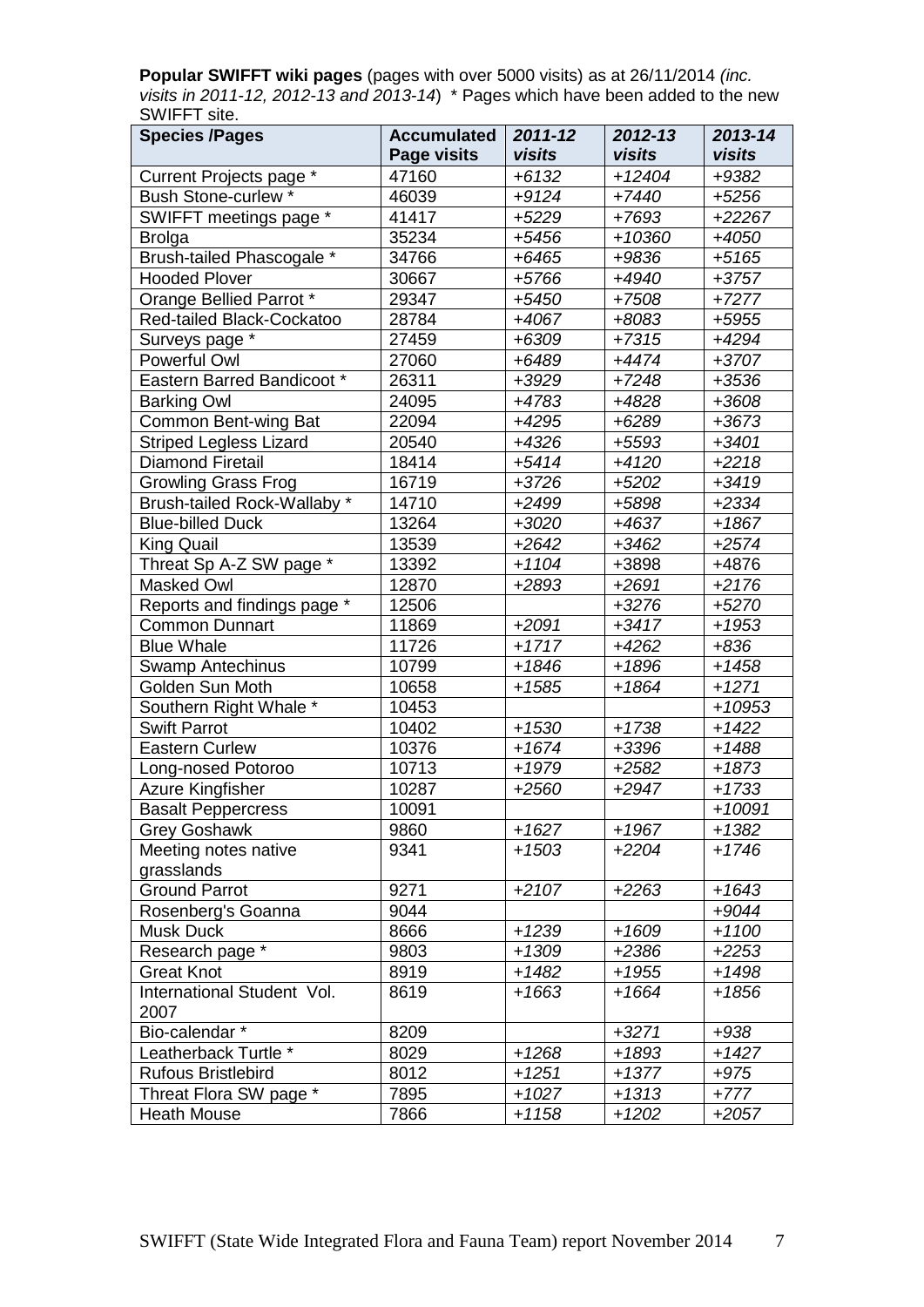| <b>Species /Pages</b>                          | Page visits | 2011-12  | $2012 - 13$ | 2013-14  |
|------------------------------------------------|-------------|----------|-------------|----------|
| Corangamite Water Skink                        | 7654        |          | $+3715$     | $+939$   |
| Metallic Sun-orchid *                          | 7592        | $+1043$  | $+1743$     | $+1378$  |
| Full list threat flora SW page                 | 7589        | $+1168$  | $+1702$     | $+1228$  |
| <b>Regent Parrot</b>                           | 7540        |          |             | $+7540$  |
| <b>White-footed Dunnart</b>                    | 7540        | $+1179$  | $+1495$     | $+1376$  |
| Spiny Rice-flower                              | 7174        | $+1062$  | $+1578$     | $+1261$  |
| <b>Elegant Spider-orchid</b>                   | 6993        |          |             | $+6993$  |
| Mellblom's Spider orchid                       | 6806        | $+807$   | $+1553$     | $+1018$  |
| <b>Swamp Skink</b>                             | 6635        | $+850$   | $+1184$     | $+639$   |
| <b>Ancient Greenling Damselfly</b>             | 6539        |          | $+1420$     | $+1119$  |
| <b>Squirrel Glider</b>                         | 6268        |          |             | $+6268$  |
| <b>Eltham Copper Butterfly</b>                 | 6180        |          | $+1417$     | $+763$   |
| Square-tailed Kite                             | 6102        | $+1364$  | $+1802$     | $+759$   |
| Adamson's Blown -grass                         | 5876        |          |             | +5876    |
| <b>Australian Mudfish</b>                      | 5832        |          |             | +5832    |
| <b>Basalt Rustyhood</b>                        | 5783        |          |             | +5783    |
| <b>Woodland Blind Snake</b>                    | 5713        |          |             | $+5713$  |
| Lewin's Rail                                   | 5690        |          |             | +5690    |
| Spot-tailed Quoll *                            | 5642        |          |             | $+5642$  |
| Variegated Pygmy Perch                         | 5403        |          |             | $+5403$  |
| Grey-headed Flying-fox                         | 5312        |          |             | $+5312$  |
| <b>Dwarf Galaxias</b>                          | 5137        |          |             | $+5137$  |
| <b>Button Wrinklewort</b>                      | 5053        |          |             | $+5053$  |
| <b>Totals for popular pages</b>                | 923,348     | +137,207 | +200,010    | +256,508 |
| (pages with over 5000                          |             |          |             |          |
| accumulated visits)                            |             |          |             |          |
| Total page visits to new site April - Nov 2014 |             |          |             | +9488    |

The SWIFFT pages are equivalent to producing Fact Sheets for 115 species with the advantage they can be viewed many times more efficiently, updated easily and use far less paper resources.

Visits to SWIFFT pages is a reflection how many thousands of times people have sought out information on threatened species and viewed information about threatened species and actions in Victoria. Without the SWIFFT the flow of information to the general community and within conservation partners would have been substantially diminished.

#### **Features of SWIFFT web pages**:

Images – the SWIFFT pages contain many images which are not found on other comparable web sites. The sourcing of images has created many new contacts and has been a means of engaging specialist/naturalists in the network. Facts – the SWIFFT web site contains not only species related information BUT current actions, research and progress towards management outcomes. Updates and links – the SWIFFT web pages are capable of quick and current updates. They contain many links to other sources of information and current events.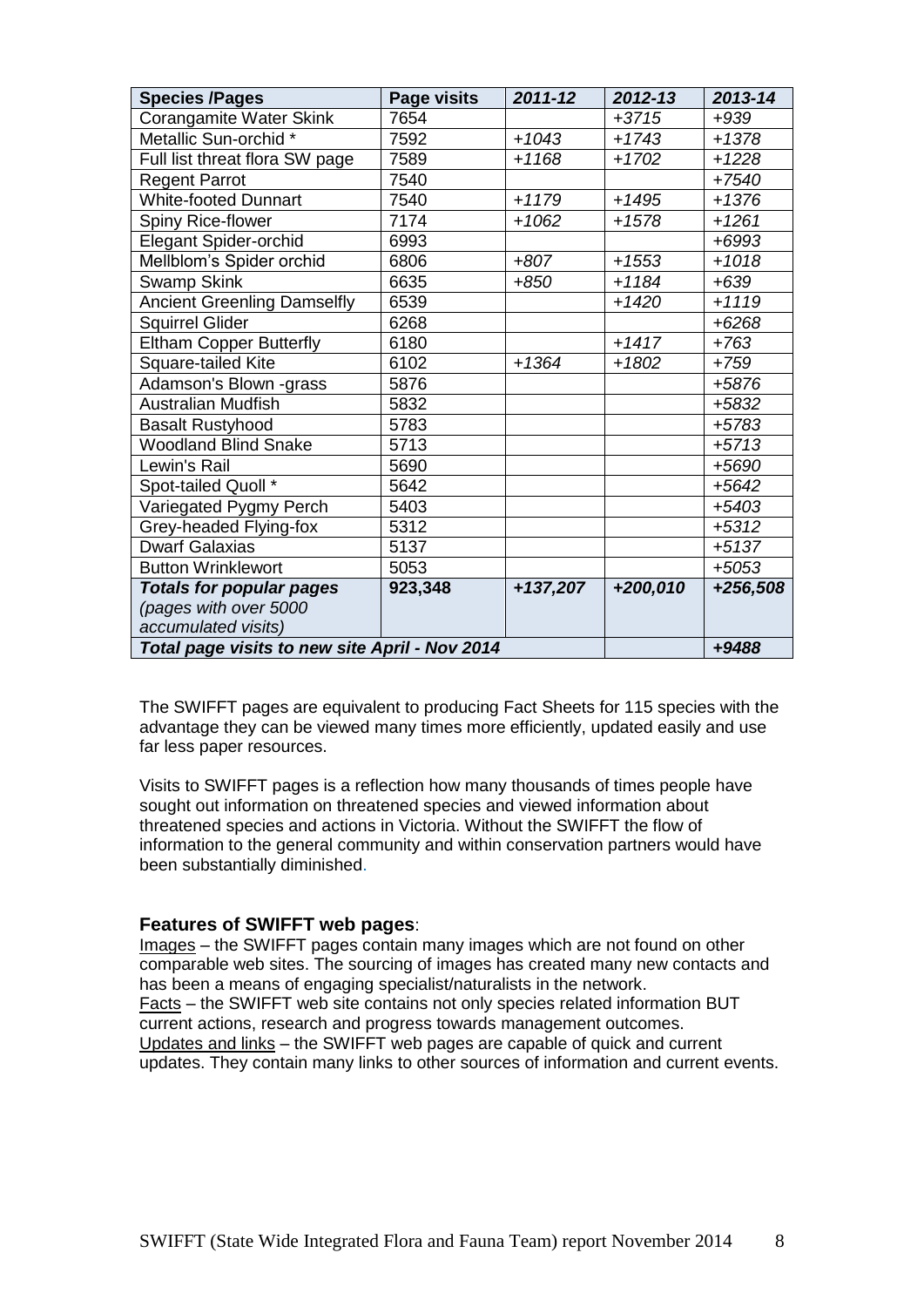### **Video conference and web site synergies**

The SWIFFT web site plays an important part in promoting and recording video conferences. It provides the participants and the community with the opportunity to view key messages from the video conferences. The video conference notes also provide many links to SWIFFT related pages. There has been 29,493 visits to the video conference pages in the last year and a cumulative total of 96,930 visits to these pages.

| Video conference topic               | Date of VC     | <b>Attended</b> | <b>Visits to page</b> |
|--------------------------------------|----------------|-----------------|-----------------------|
|                                      |                |                 | and change in         |
|                                      |                |                 | last 12 moths         |
| General                              | $14 - 7 - 05$  | 22              | 1228<br>$+254$        |
| General                              | 13-10-05       | 28              | 1053<br>$+219$        |
| General                              | 16-2-06        | 38              | 4108<br>$+2402$       |
| General                              | 18-5-06        | 34              | 2483<br>$+482$        |
| SW projects                          | 13-7-06        | 34              | 5608<br>$+689$        |
| SW projects                          | $8 - 11 - 06$  | 39              | 3265 +558             |
| SW projects                          | 14-2-07        | 43              | 3397<br>$+716$        |
| SW projects                          | 23-5-07        | 40              | 3287<br>$+1022$       |
| SW projects                          | 22-8-07        | 43              | 2535<br>$+1224$       |
| Native grasslands                    | 14-11-07       | 48              | 9343<br>$+1748$       |
| <b>Bird monitoring</b>               | $31 - 1 - 08$  | 74              | 2985 +850             |
| Climate change data sets             | $1 - 5 - 08$   | 42              | 2582 +707             |
| VVP conservation mgt                 | 23-7-08        | 51              | 3766<br>$+1110$       |
| Freshwater ecology & drought         | 23-11-08       | 43              | $+718$<br>2524        |
| Ecosystem conservation               | 29-1-09        | 33              | 3340<br>$+864$        |
| Marine biodiversity conservation     | 22-4-09        | 42              | 2399 +647             |
| Fire & biodiversity                  | 23-7-09        | 67              | 1979 +627             |
| Managing small reserves              | 29-9-09        | 48              | 2995<br>$+799$        |
| <b>Biodiversity education</b>        | $28 - 1 - 10$  | 57              | 2639<br>$+819$        |
| Fungi mosses & lichen                | 28-4-10        | 65              | 3248<br>$+833$        |
| Aboriginal land mgt                  | $29 - 7 - 10$  | 110             | 2636<br>$+890$        |
| Insect plant associations            | 28-10-10       | 57              | 3072 +894             |
| Amphibian ecology                    | $27 - 1 - 11$  | 77              | 3469 +1149            |
| VPP grassland recovery               | 19-4-11        | 65              | 3138<br>$+1063$       |
| Threat sp reintroductions            | $28 - 7 - 11$  | 115             | 3661<br>$+1451$       |
| Threat species cons. Private land    | 27-10-11       | 76              | 2777<br>$+861$        |
| Habitat enhancements                 | $2 - 2 - 12$   | 116             | 2298<br>$+810$        |
| Introduced predators                 | 19-4-12        | 122             | 2676<br>+600          |
| Bat ecology & conservation           | $26 - 7 - 12$  | 108             | 3542<br>$+1520$       |
| Biodiversity urban and fringing land | 31-10-12       | 67              | 1820<br>$+919$        |
| Reptile conservation                 | 18-4-12        | 110             | 1087<br>$+742$        |
| Community conservation               | 25-7-13        | 77              | 734<br>$+567$         |
| Conservation of remnant trees        | $31 - 10 - 13$ | 91              | 884<br>+841           |
| Raptors                              | $6 - 2 - 14$   | 95              | 136<br>$+136$         |
| Marine wildlife                      | $24 - 4 - 14$  | 52              | 139<br>$+139$         |
| Wildlife on farms                    | $31 - 7 - 14$  | 97              | 72<br>$+72$           |
| Wetlands                             | $31 - 10 - 14$ | 69              | 25<br>$+25$           |
| <b>Total</b>                         |                | 1850            | 96,930 +29,966        |

The above table demonstrates the powerful multiplier effect of having the video conference notes on the SWIFFT web site. It means video conference outcomes have reached a far wider audience than to those who attended. Visits to the video conference pages tend to occur well after the video conference which suggests a high proportion of a new audience of people are seeking out the information provided.